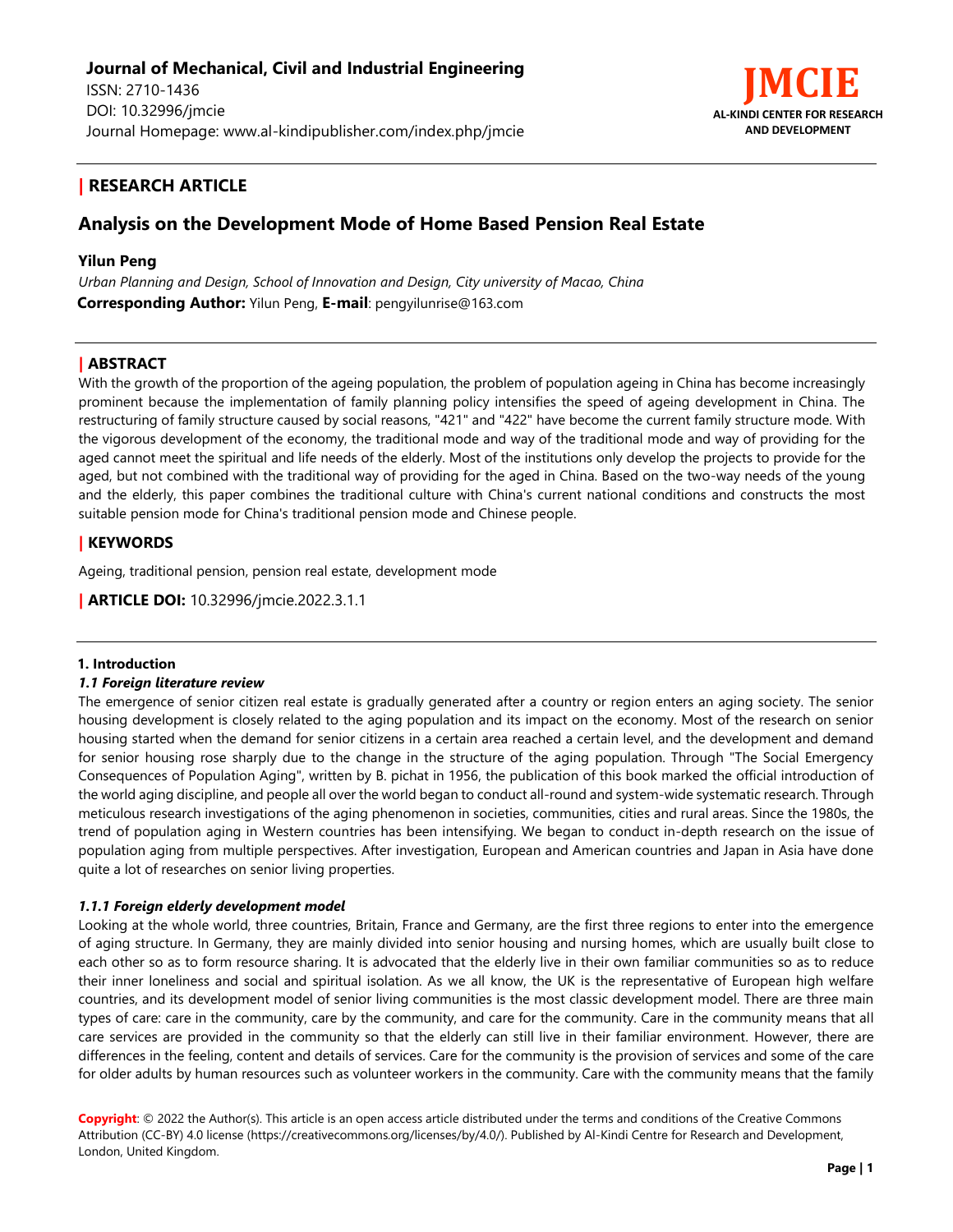and the community work together to care for the elderly in their homes. The community and the family share the responsibility for the evening care and support of the elderly. France, on the other hand, whether it is a public good with governmental expenditure or a capital non-profit, all are unified and coordinated, developed and managed by the social welfare department. And its medical service facilities are all required to report to the health department for application and are used according to the lease or purchase.

The first step of the CCRC model is to classify the elderly with different health conditions into three categories: self-care, assisted living, and full care living. Secondly, different levels of care will be provided according to the different levels of health. Finally, the social activities in old age are enhanced through the provision of sound facilities. Because of its completely independent community structure, it provides a comfortable life without worries and worries, does not need to spend on maintenance of housing equipment, and more time for social activities greatly enriches the life of the elderly and enhances the sense of well-being; the disadvantage is that it requires high membership fees and high consumption in daily life. The success of this independent community-based aging model cannot be separated from national conditions, local cultural background, fully disposable economic conditions, and the influence of some local immigrant cultures.

Japan and Singapore are the first countries in Asia to enter the aging society, especially Japan's "two-generation" and "multigeneration" retirement model is the most common. It is proved that Japan has carried out the layout of the "two-generation living" model as early as 1922.

In Singapore, in order to promote the "two-generation" and "multi-generation" elderly care model, the government has introduced a subsidy policy to encourage the development of various types of "multi-generational HDB flats" to support married children to live near their parents.

#### *1.2 Review of domestic literature*

With the increase of aging population in China, the data shows that China has entered an aging society since 2000, but the development mode of senior citizen real estate has no Chinese characteristics. Since 2010, more and more research has been on senior citizen real estate.

#### *1.2.1 Domestic Senior Living Development Model*

Zhou Yanmin (2011) proposed 15 development models of senior living real estate. Zhang Tuan and Mu Guangzong (2013) took the example of a Zhaoru multi-level retirement institution in Taiwan. The choice of the demand of the elderly model will determine the choice of the development model. Combining the experience of institutional elderly care in Taiwan, we can draw on its advantages to provide reference and guidance for the development of quality institutional elderly care models. According to Jin-Ying (2014), there are home care and institutional care for the elderly. Through comparative analysis of domestic and foreign cases and actual social research, this paper plans and studies the development model of "two-generation living" in senior communities, taking the middle and high-income groups as the research objects and the Zhen'ao Ecological Healing and Rehabilitation Community Nursing Home as an example. Sun Lihong (2015) analyzed the environment and current situation of domestic senior housing and found that the core of senior housing projects are product aging design and senior housing service facilities, and made feasible suggestions for the development of senior housing in terms of development mode, financing mode, operation management and profitability mode. From the perspective of the elderly, Huang Tiantian (2015) makes a hierarchical division according to the aging needs of different age groups and believes that developers should take customer needs as the guide, clarify the development direction, meet the interests of customers and the needs of developers, and propose the development model of building plug-in senior communities according to the needs of the elderly of different age groups in terms of facilities and services.

## **2. Analysis of domestic and foreign senior citizen real estate development models**

#### *2.1 Analysis of CCRC development model in the United States*

The United States has entered the aging society since the 1960s, transitioning from nursing homes to nursing care senior apartments and resort-style senior apartments; and finally transforming to CCRC (Continuing Care Retirement Community). Nowadays, the CCRC model is the world's iconic senior housing development model, which has influenced all senior housing developers without fail. CCRC senior living model refers to a full-time paid senior living community built specifically for the elderly, providing comprehensive services such as recreation, care and nursing care.

#### *2.1.1 Government Policy Support*

The mandatory old-age security system has been implemented since the Social Security Act was passed in 1935, and a series of social welfare bills closely related to the lives of the elderly have been introduced, such as the Older Americans Act, the Supplemental Security Income Act, and the Housing Subsidy Act, etc. The basic security for the elderly has been continuously supplemented and improved in law to make the elderly free from worries, and a national old-age security system consisting of basic pensions, employers and individual investment accounts has finally been formed.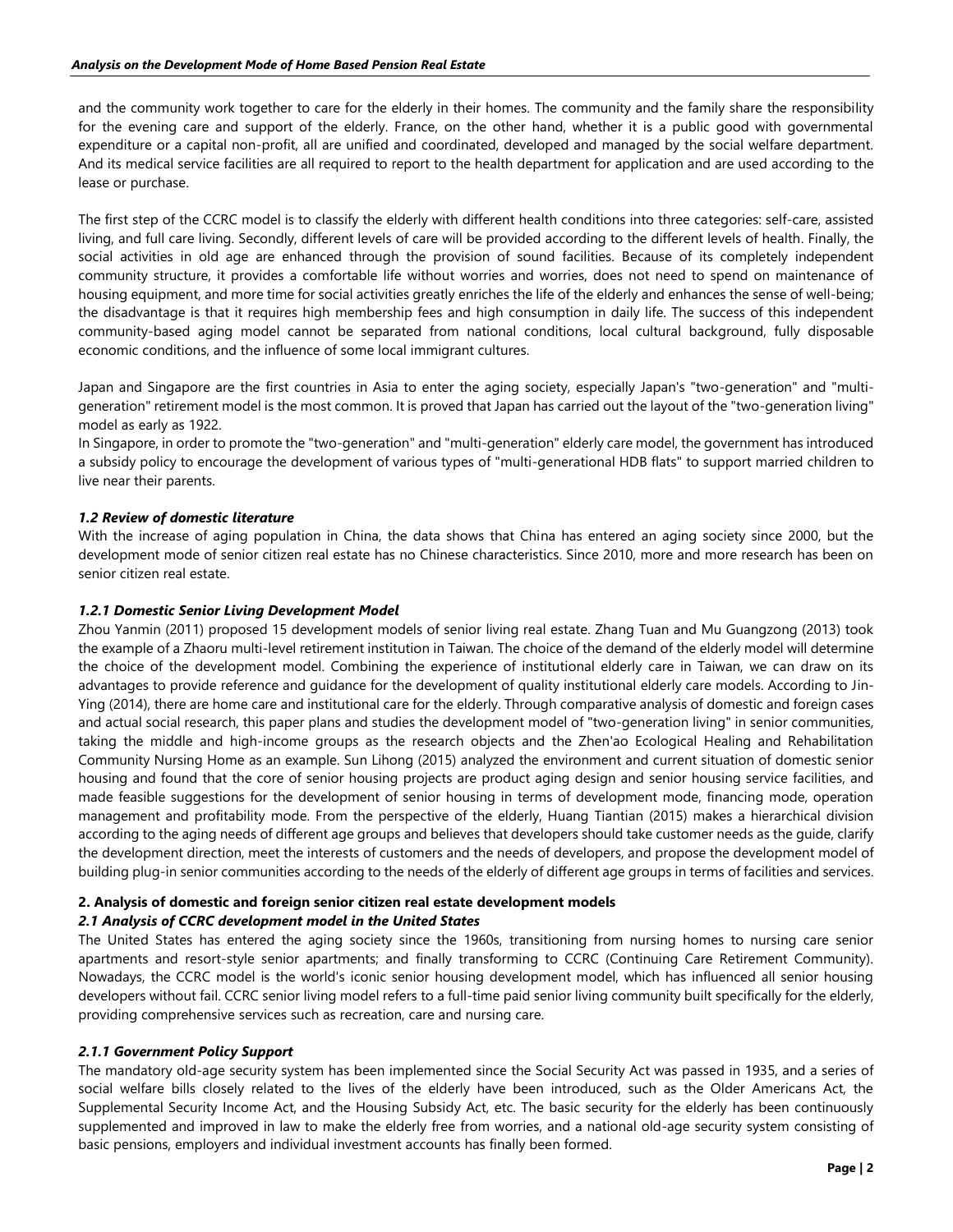#### *2.1.2 Project internal planning*

The internal planning of the project is introduced with the case of the Florida Sun City project in the United States.

①Product types; to meet the different needs of the elderly, the project has planned six types of products, including single-family houses and townhouses suitable for self-care elderly; for the elderly who cannot take care of themselves, assisted care rooms and home care agencies are equipped to provide customizable care services, and courtyard-type independent residential apartments are established for the elderly who love vacation and leisure.

②Product planning and design; in terms of the living environment, human-centred design is adopted to serve the elderly, and all adopt the barrier-free design. Residential height construction, mainly bungalows and villas, does not need to climb stairs. An individual needs to be equipped with elevators above 4 floors, and the stairs will be widened to install elevators. The floor is nonslip and free of obstacles. In addition, there is an electronic security system with an emergency call and high volume alarms.

③On the supporting service facilities; focusing on the mental health of the elderly, the leisure facilities are equipped with golf courses, bowling rooms, tennis courts, billiards, indoor swimming pools, gymnasiums and other facilities to increase the exercise places for the elderly to exercise and enhance their physical fitness. In addition, leisure places such as libraries, art rooms, senior schools and churches are provided for the elderly. The community has a comprehensive medical service system in terms of living service facilities, including a general hospital, professional center, emergency center, home care center, nursing center, etc. For the elderly with sudden and dangerous diseases, there is a necklace-like alarm device on the neck. The irregular movements of the elderly are tracked in real-time so that they can arrive for care in time after falling and slipping.

#### *2.1.3 Operation methods*

There are two types of operation methods in the U.S.: selling property rights and outsourcing the leasing of services, and holding all the property and outsourcing the operation to professional management companies.

①Sale of property rights and outsourcing of service leasing. The developer sells the residential area at one time and leases all the service facilities in the service area to a professional management company for operation and management, as shown in Figure 3- 1.

②Hold all the services and outsource the operation to a professional management company. The developer leases both the residential area and the service area to a professional management company, and the developer is only responsible for the development, while the operation and management are carried out by the professional management company, as shown in Figure.

## *2.2 Analysis of Japanese Senior Living Development Model*

Japan is the most representative aging country in Asia. In order to adapt to the development of aging society, Japan has conducted various explorations and researches on the impact of aging society. As an oriental country, Japan has a similar aging tradition to China. Its elderly care methods are mainly home care and institutional care.

## *2.2.1 Government Policy Support*

The Japanese government addresses the issue of old-age care through legislation. The National Pension Act, the Elderly Welfare Act and the Elderly Health Care Act give the basic rights and interests of the elderly protection in three aspects: economic income, social welfare and medical care, respectively, so that the elderly welfare mechanism works well. The development of elderly real estate in Japan can be divided into government-invested or expropriated elderly housing or retirement communities and highend elderly real estate developed by companies. The land is scarce in Japan, and large-scale construction of retirement homes is not advocated, so the price of land acquisition is high.

## *2.2.2 Project internal planning*

The project internal planning of the senior living community model is introduced by taking the Minato North New Town project in Japan as an example.

①Product types; the project provides three types of products, including "second-generation residences" for the elderly with children living there, special residences for the elderly with aging design and caregivers, and senior apartments for the elderly with self-care capabilities.

②Product planning and design; in terms of the internal living environment, "second-generation housing" is designed by placing two adjacent or similar houses on the same floor or adjacent houses on the upper and lower floors of the same unit for the elderly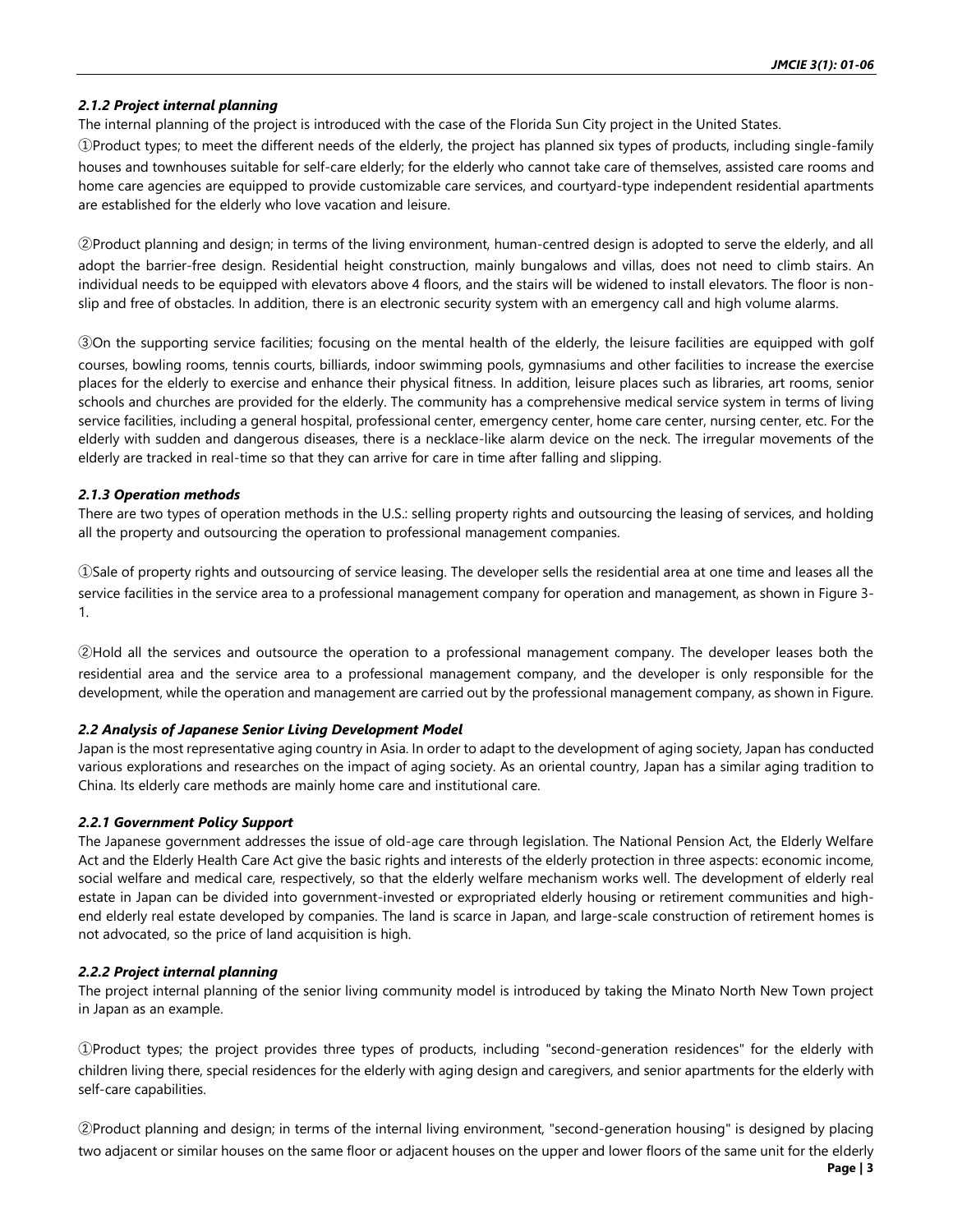and one for the children. Specially designed housing for the elderly, with additional handrails to meet wheelchair width requirements and caregivers to equip the housing.

③ Supporting service facilities; due to limited land resources in Japan, the project cannot establish a separate medical service system as in the United States. Therefore, this project's design considers the future ambulance access, which greatly facilitates the access of ambulance personnel and vehicles (ambulances) and facilitates the development of autonomous management of the senior citizen apartment community.

## *2.3.3 Operation method*

Most of the senior living institutions in Japan are developed by private financing investment, and by signing cooperative services with private management companies, the contracts effectively control the various services of the management companies and monitor their care for the elderly. In terms of medical services, they make full use of the surrounding resources and adopt the way of contracting with the surrounding hospitals.

# *2.4 Analysis of domestic elderly development model*

China's policies to provide livelihood security for the elderly are pension insurance and medical insurance. Pension insurance was introduced in October 1986 for employees of state-owned enterprises and was fully implemented in the second half of 1993. Medical insurance was piloted from 1994, and individual accounts were established in 1996 and then gradually promoted nationwide. In terms of land for senior citizens, there is no clear policy on land for senior citizens in China, and the development of senior citizen real estate is basically residential land or commercial land.

| Elderly real estate<br>development mode                              | Project name                                           | Address                             | Customer group                                                                                                                                                                 |
|----------------------------------------------------------------------|--------------------------------------------------------|-------------------------------------|--------------------------------------------------------------------------------------------------------------------------------------------------------------------------------|
| Home retirement real estate<br>development model                     | He Xi Club Project                                     | Beijing                             | Mainly for active elders with good<br>health and vibrant middle and high<br>income.                                                                                            |
|                                                                      | <b>Beijing Vanke Happiness</b><br>Club                 | Beijing Fangshan<br><b>District</b> |                                                                                                                                                                                |
|                                                                      | Shenyang Azure Hearing<br>Rain Mission - Linxi Mansion | Shenyang                            |                                                                                                                                                                                |
|                                                                      | Greentown 21 City -<br>Xiaoxianfang                    | Shanghai Suburbs                    |                                                                                                                                                                                |
| Large-scale integrated<br>retirement community<br>development model  | Beijing Sun City Project                               | Beijing                             | Targeting middle and upper-income<br>groups, covering all age groups from<br>active, self-care low elderly to high<br>care senior citizens                                     |
|                                                                      | Yongtai Hung Hom<br>Sunshine Happy Village Project     | Tianjin                             |                                                                                                                                                                                |
|                                                                      | Shanghai Affinity Project                              | Shanghai                            |                                                                                                                                                                                |
| Off-site resort-type senior<br>citizen property<br>development model | Zhejiang Xianchengju Project                           | Jianglin, Zhejiang                  | Targeting healthy and active elders<br>with certain financial strength who like<br>to participate in social activities and<br>maintain good contact with the<br>outside world. |
| Wellness-type retirement<br>property development<br>model            | Taiwan Changgeng Wellness<br>Culture Village Project   | <b>Taiwan Province</b>              | There are certain requirements for age,<br>mainly for the elderly who are in poor<br>health and love health care and wellness.                                                 |

Table 3-1 Domestic well-known senior care real estate and development mode

Through the summary of the above table on the development status of China's pension real estate projects, we can find that at this stage, the development mode of China's pension real estate is mainly based on the home pension real estate development mode and the large-scale integrated pension community development mode, and there is also pension real estate with vacation tourism pension and medical and health pension as the theme of the city and regional real estate development mode.

## *2.4.1 Home-based senior care real estate development mode*

Take the Baofeng-Healthy City project as an example to introduce the project internal planning of the senior living community model.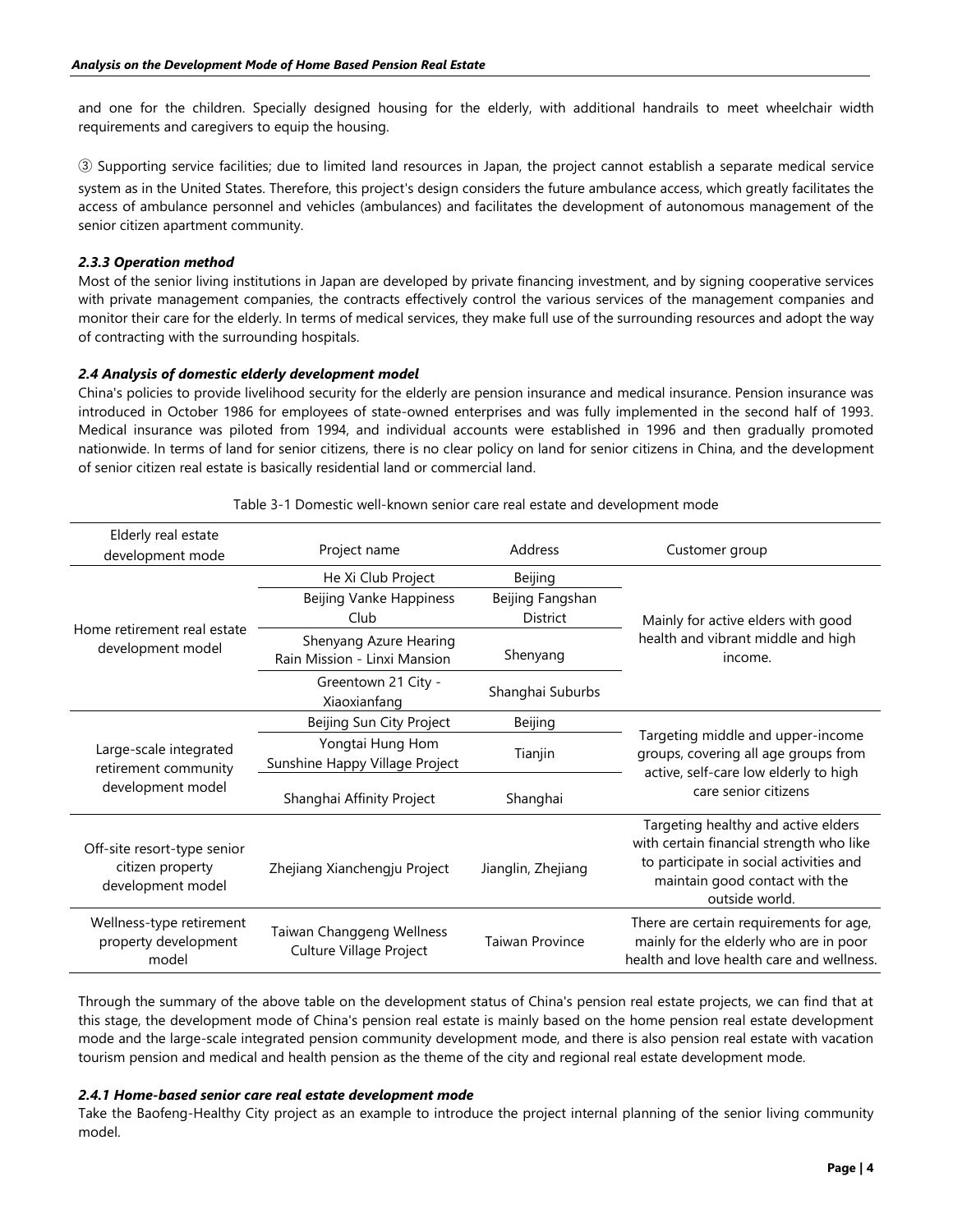①Product type; all the wellness apartments are finely decorated, equipped with furniture and home appliances, with 4 to 6 households per floor, connected by large passageways, and designed as small one-bedroom or two-bedroom apartments so that the elderly and their children can have the ability and willingness to purchase a house together. At the same time, parent-child units are introduced to provide interconnected living spaces and relatively independent activity areas in the same house. This allows parents and children to take care of each other and minimize the conflicts caused by the differences in living habits between them.

②Product planning and design as well as supporting service facilities; supporting modern medical service technology and elderly security, matching corresponding medical and nursing resources in a hierarchy, with health management at the front end, acute medical care at the middle-end, and disability care and hospice care at the back end, forming an ecological chain of medical and nursing integration, and supporting a full range of high-quality educational resources. It effectively improves the age structure of the community, stimulates the spiritual vitality of the elderly, and at the same time, facilitates the elderly to take care of the children for their children and reduce the pressure of the children, thus truly realizing the sharing of grandchildren and the joy of grandchildren. Each building in the community is equipped with a building butler, providing 24-hour, personalized and attentive butler service. Three meals a day are prepared by nutritionists with healthy recipes, rich in dishes, nutritious and healthy, convenient and fast. Professional organizations are introduced to provide comprehensive and high-quality housekeeping services so that each elderly person can receive warmer care. We have built a complete set of cultural entertainment, leisure and health care, sports, catering services and other activities. Establish multiple cultural activity centres, large sports centres, establish sports and leisure parks, and rich recreational activities to stimulate community vitality.

#### *2.4.2 Operation method*

The project adopts two operation methods: partial sale and long-term holding. All of the senior housing products will be sold, and some of the senior apartments will be rented out, and Shanghai Affinity Source will be hired to provide professional senior living management experience for the supporting facilities.

#### **3. Conclusion and Outlook**

The development of "two-generation housing" senior living real estate should be supported by government policies and preferential policies on land use and taxation of senior living services. Companies should develop diversified product types according to consumer demand and the characteristics of their own cities and introduce nursing talents to strengthen the construction of talents to better serve the elderly.

Although China's senior care real estate has been developed for a period of time, it is still a new thing that has just started, and it will be the era of one-child senior care for a long time. In addition, due to the high mobility of China's population, it is important to consider the two-way needs of parents and children when developing senior living properties and to establish multi-functional composite senior living properties based on senior living services in senior living properties, which can not only reduce the burden of senior living on children but also help children to reduce the burden of living. This paper is only a preliminary exploration. The content is not comprehensive enough. It should continue to optimize according to the different characteristics of each city, expand the scope and content of the survey, and enrich the research content. I believe that with the enrichment of the research, we can build a "two-generation residence" elderly real estate development model that better meets the actual needs.

#### **References**

- [1] Fang Q. Y. (2015). Study on CCRC "Continuum of Care" model of integrated community for the elderly (Master's thesis, China Academy of Architecture and Design).
- [2] Huang J. (2018). Exploration of the development mode of the elderly property in China based on the PPP model. Shanxi Architecture (36),195-196
- [3] Li W. S. (2019). The design of elderly housing under the model of "home care-oriented". Smart City (03), 20-21.
- [4] Li Q. (2021). A model of investment fund for the elderly trust in the United States. Financial Newsletter (02), 172-176.
- [5] Lola. (2017). Research on the development of elderly property in China [Master's thesis] Shanghai Jiaotong University).
- [6] Sun, L.H. (2015). Research on the development model of elderly care real estate projects in China (Master's thesis, Beijing University of Architecture)
- [7] Yu, Y. (2016). Analysis of senior housing projects' development and operation mode: A study on the development and operation mode of typical senior housing projects in China and abroad. Urban Housing (11), 89.
- [8] Sun, Shu-Min, Wu, Mei-Yu & Chen, J. (2019). Research on the development mode and development strategy of the elderly property in China. National circulation economy(20),130-131.
- [9] Hu, T. Y. (2019). Research on the development model of "two generations living" elderly property [Master's thesis] Jilin University of Architecture).
- [10] Yue P. (2021). Age-appropriate renovation of housing in the context of home care. Journal of Beijing Industrial Vocational Technology College (01), 32-35.
- [11] Wu L. (2014). Research on the development of elderly property in China (Master's thesis, Hunan Normal University).